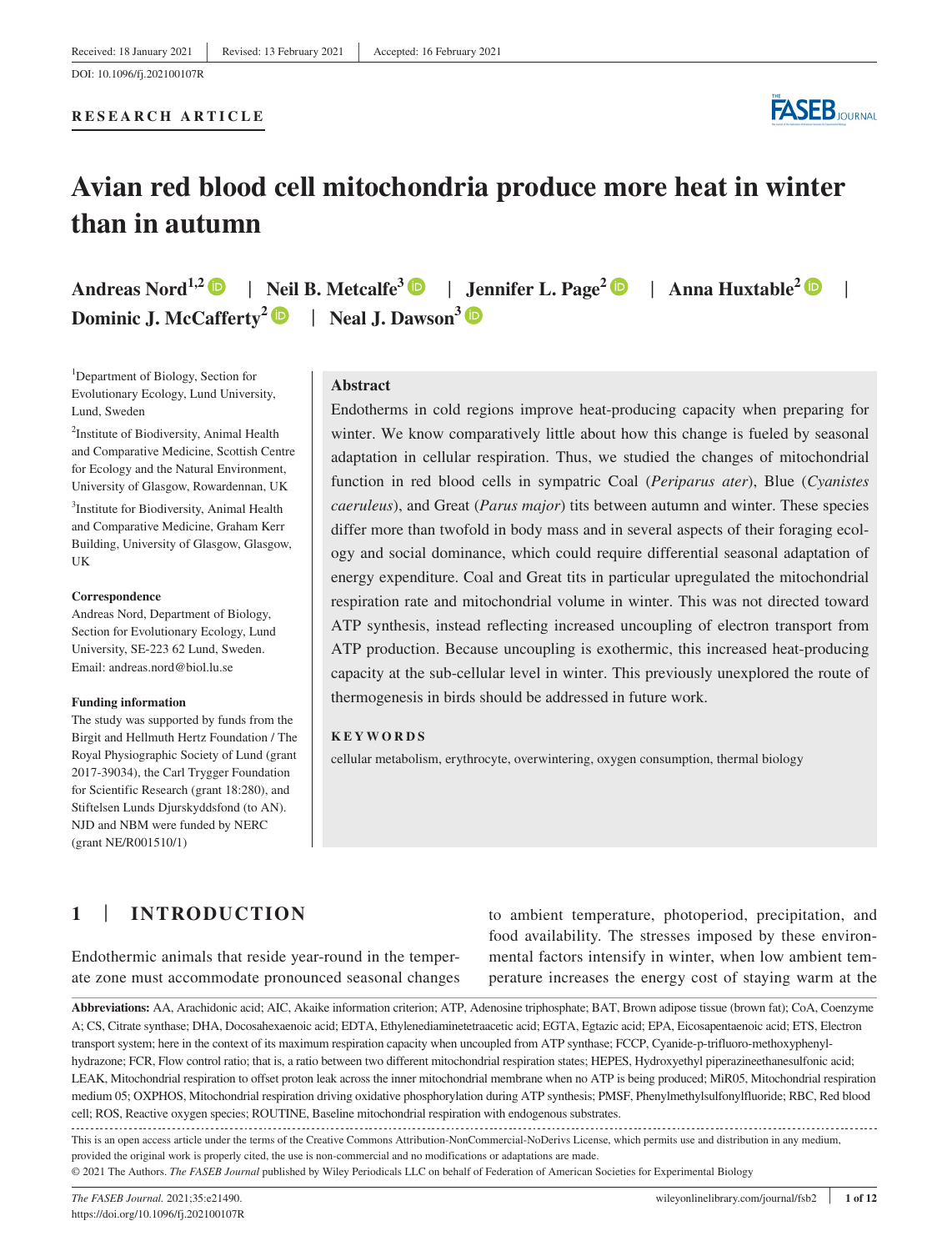same time as short day length and reduced food availability complicates energy acquisition.<sup>1</sup> Animals meet these environmental challenges by seasonal changes to insulation and body fuel reserves, and appropriate physiological responses to increase heat production or decrease heat loss as needed.<sup>2,3</sup> The resultant winter-adapted phenotypes fall on a continuum of scales from well-insulated, large, and starvation-tolerant animals, $4.5$  to smaller animals with improved heat-producing capacity that must maintain high food intake throughout winter on account of a higher surface-area-to-volume ratio and limited fat-storing capacity.6,7 The ultimate and proximate nature of the behavioral, morphological, and physiological changes that mediate seasonal adaptation are reasonably well understood at organismal and tissue levels, and include hypertrophy of thermogenic tissues and metabolically active organs such as the liver (for reviews, see 7-9). By comparison, considerably less effort has been put into understanding seasonal adaptation of the cellular machinery that fuels aerobic work in tissues when the animal deals with low winter temperature.

In animals, more than 90% of the energy used by working cells is in the form of adenosine triphosphate (ATP) primarily produced by mitochondrial respiration.<sup>10</sup> There is variation in this process depending on the needs of the animal: mitochondrial respiration rate and volume in key metabolic tissues are often upregulated when energy demands increase, such as in winter, at high altitude, or in otherwise cold-adapted animals. $11-14$  However, studies that measure changes to mitochondrial respiration rate alone miss the many possible functional changes in mitochondria that animals may undergo to better deal with environmental fluctuations. The oxidative phosphorylation required for ATP production is dependent on the presence of a proton gradient across the inner mitochondrial membrane; this gradient is generated by the mitochondria's electron transport system  $(ETS)$ , which consumes oxygen in the process.<sup>15</sup> Leakage of protons across that membrane uncouples the link between oxygen consumption and ATP synthesis (so reducing the efficiency of energy production), but generates heat and also reduces the rate at which Reactive Oxygen Species (ROS) are produced.15 The relative degree of coupling of the ETS to ATP production may thus depend on the animal's needs. For example, energy-limited animals may reduce the proton leak so that ATP production is maintained despite lower overall substrate oxidation rate<sup>16-19</sup> or made more effective for a given mitochondrial respiration rate.<sup>20</sup> Conversely, increased demands for heat production may lead to greater proton leakage and decreased coupling. This has been studied especially in the mitochondria-rich brown adipose tissue (BAT) of mammals where uncoupling is the basis for non-shivering thermogenesis.<sup>10</sup> However, analogous processes are reported for other tissues and organs, both in mammals<sup>21-24</sup> and in organisms that lack BAT.<sup>19,25,26</sup>

Studies of functional changes to cellular respiration are scarce compared to work at the organismal level, especially in wild animals. This is probably because such studies often require terminal sampling, administration of anesthetics to collect biopsies, and swift handling of samples to ensure cells stay alive; all of which may be difficult to reconcile with work on wild species. However, birds and some other nonmammalian vertebrates do not lose the nucleus and organelles present in the hemocytoblast during erythroblast maturation, $27,28$  and so contain mitochondria in their red blood cells (RBC). Thus, mitochondrial function can be assessed even from small (eg, 25-50  $\mu$ l) blood volumes,<sup>29-32</sup> which is not possible when measurements are performed on other mitochondrial-rich blood cells (as is necessary in mammals $^{33,34}$ ). Hence, sample collection can be minimally invasive and non-terminal, even in small species, facilitating application in field settings and in non-model taxa (eg, 32,35). While much is still unknown about the role and regulation of RBC mitochondria relative to mitochondria in other tissues, studies indicate that RBC respiration varies in line with shorter-term changes to organismal-level energy expenditure<sup>32,35</sup> and over longer time periods in line with an age-related decline in metabolic rate.<sup>29</sup> Thus, there is evidence that measurement of mitochondrial function in RBC can provide a minimally invasive marker of respiratory responses in tissues with more clearly defined metabolic roles. To understand if this applies also to cold adaptation, we need to measure mitochondrial function over environmental gradients known to cause organismal level changes to thermo-physiological parameters.

We studied seasonal variation in RBC respiration in three sympatric small bird species––Coal tits (*Periparus ater*), Blue tits (*Cyanistes caeruleus*), and Great tits (*Parus major*)—that wintered sympatrically in a temperate region of Western Scotland. These birds are within the same taxonomic family, but differ more than twofold in body mass (Coal tits: 8-10g; Blue tits: 9-13g; Great tits: 17-22g; Table 1). Metabolic intensity and, hence, heat loss rate should therefore be highest in Coal tits and least in Great tits. Moreover, Great tits are behaviorally dominant over Blue tits that are dominant over Coal tits (though the latter increases predictability of food supply by hoarding).<sup>36</sup> It is reasonable that these factors might call for differential seasonal adaptation of thermogenic performance at the organismal level, which could be coupled to corresponding changes of cellular bioenergetics to fuel thermogenesis. If any seasonal change in RBC mitochondrial traits were directly or indirectly related to analogous responses in tissues and organs with clearly defined roles in thermoregulation, we predicted that winter-acclimatized birds would show higher mitochondrial volume, increased coupling of electron transport to ATP production (ie, more efficient oxidative phosphorylation), and increased maximum ETS capacity, in line with a higher demand for substrate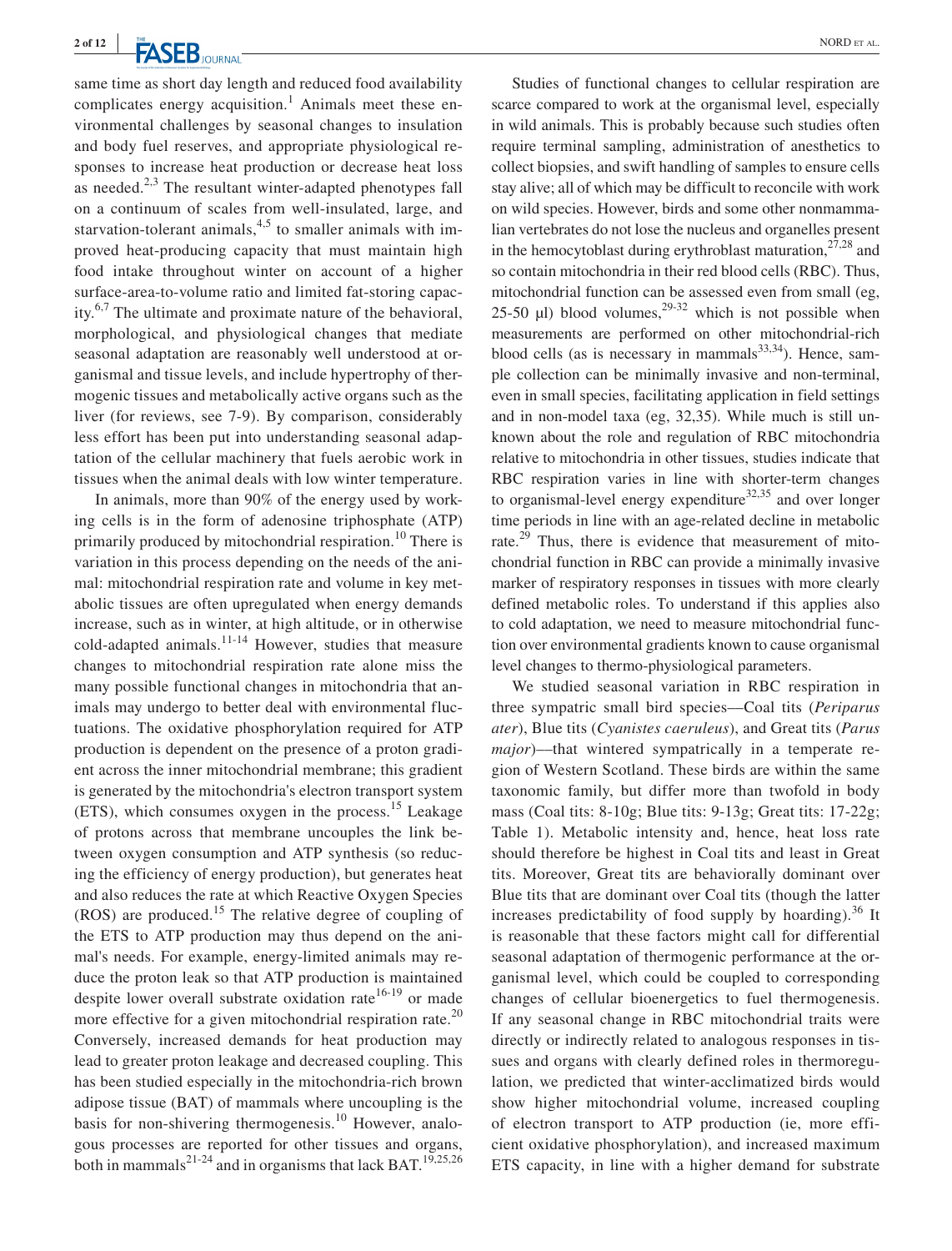**TABLE 1** Overview of the study species when measuring seasonal acclimatization of red blood cell mitochondrial respiration at a temperate site in Western Scotland

| Coal tit (Periparus ater) | Blue tit (Cyanistes caeruleus) | Great tit (Parus major)  |
|---------------------------|--------------------------------|--------------------------|
| Body mass $\pm$ SEM:      | Body mass $\pm$ SEM:           | Body mass $\pm$ SEM:     |
| $9.2 \pm 0.1$ g           | $11.0 \pm 0.1$ g               | $19.3 \pm 0.2$ g         |
| Range (8.1 to 10.4 g)     | (Range: 8.8 to 12.8 g)         | (Range: 16.8 to 21.7 g)  |
| $N_{\text{autumn}} = 22$  | $N_{\text{autumn}} = 39$       | $N_{\text{autumn}} = 33$ |
| $N_{\text{winter}} = 16$  | $N_{\text{winter}} = 56$       | $N_{\text{winter}} = 31$ |
|                           |                                |                          |

*Note:* See Table S1 for further details on sample sizes for each species, season, and respiration trait. The scale reference placed on each bird is  $10 \times 10$  mm. Abbreviation: SEM, Standard Error of Mean.

delivery to heat producing tissues. If changes to cell respiration reflected organismal energy demands, we also predicted that seasonal changes to trait values would be the largest in Coal tits and the smallest in Great tits.

## **2** | **MATERIALS AND METHODS**

## **2.1** | **Study area and bird capture**

Fieldwork was performed at the Scottish Centre for Ecology and the Natural Environment (SCENE), near Rowardennan in Western Scotland (56°7'43"N, 4°36'49"W) during autumn to winter 2018-2019. The study area was part of a continuously forested woodland area dominated by oak (*Quercus robur*) in the canopy layer and a sparse understory composed mainly of rowan (*Sorbus aucuparia*), birch (*Betula pendula*), sallow (*Salix* spp.), and holly (*Ilex aquifolium*). Two feeders containing peanut granules (Haith's, Grimsby, UK) were installed 1.5 m above the ground and 200 m apart in early September 2018 to attract resident and wintering birds. The feeders were replenished at least once daily to ensure food was continuously available until the end of the study in March 2019.

We mist-netted sympatric Coal tits, Blue tits, and Great tits at these feeders from 1 h after sunrise to 1 h before sunset during a period in both early autumn (1-14 October 2018) and late winter (19-28 February 2019). An overview of species characteristics and sample sizes for each study period are presented in Table 1. Detailed information on sample sizes per species, season, and respiration trait is available in Table S1 (see Electronic Supplementary Materials, ESM, 1). All birds were ringed with a uniquely numbered aluminum ring issued by the British Trust for Ornithology, and also with unique combinations of either one colored passive integrated transponder (EM4102, Eccel Technology, Leicester, UK) and two plastic color ring, or three color rings (for use in a different study). We then measured tarsus length  $(\pm 0.1 \text{ mm})$ , wing length  $(\pm 0.5 \text{ mm})$ , and body mass  $(\pm 0.1 \text{ g})$ , and collected a blood sample  $\leq 10\%$  of total blood volume (range: 75-150 μL) from the jugular vein in a heparinized Eppendorf tube. Samples were kept on ice until further processing 10-40 minutes later. Birds were held until recovered and were then released close to the capture site.

Weather data for the study periods were available from a MiniMet Automatic Weather Station (Skye Instruments, Powys, UK) in the immediate vicinity (20 m) of the bird feeders. Air temperature ranged from 2.1 to 19.0°C (mean  $\pm$  SD: 10.7  $\pm$  3.3°C) in early autumn, and 0.5 to 13.1°C (mean  $\pm$  s.d.: 7.2  $\pm$  2.8°C) in late winter. Photoperiod ranged from 10.5 to 11.6 hours in autumn and 9.9 to 10.6 hours in winter.

## **2.2** | **RBC homogenate preparation and measurement of mitochondrial respiration**

The blood samples were first centrifuged at 3000 g for 10 minutes at room temperature (18-20°C) to separate plasma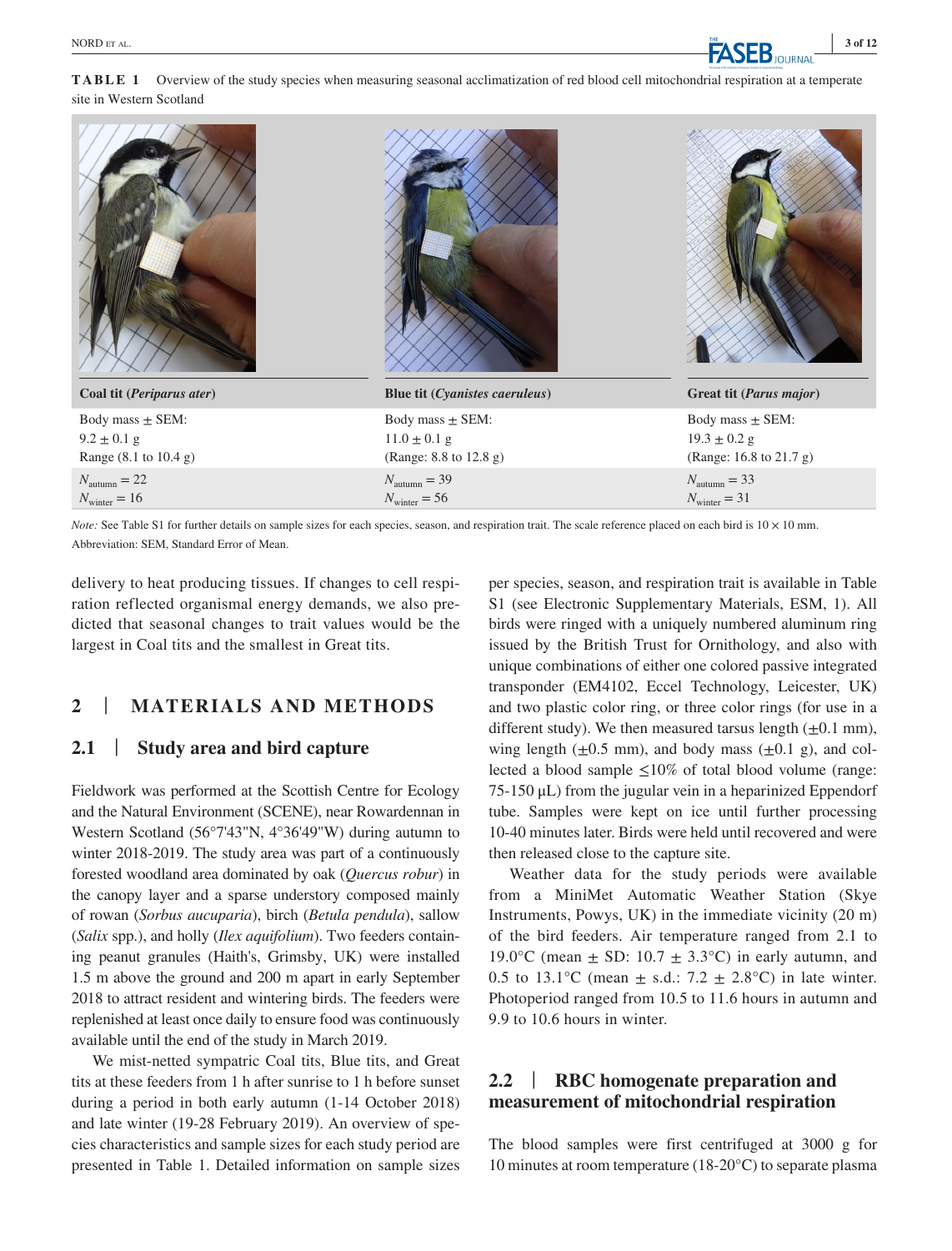**TA CED** NORD ET AL.

from the RBCs. The plasma was then removed and the pellet was re-suspended in 500  $\mu$ L cool (10-15°C) respirometry buffer (MiR05: 0.5 mmol  $L^{-1}$  of EGTA, 3 mmol  $L^{-1}$ of MgCl<sub>2</sub>, 60 mmol L<sup>-1</sup> of K-lactobionate, 20 mmol L<sup>-1</sup> of taurine, 10 mmol  $L^{-1}$  of KH<sub>2</sub>PO<sub>4</sub>, 20 mmol  $L^{-1}$  of HEPES, 110 mmol  $L^{-1}$  of sucrose, and free fatty acid bovine serum albumin (1 g  $L^{-1}$ ), pH 7.1). We then centrifuged the samples at 1000 g for 5 minutes and discarded the supernatant, leaving intact RBCs. These were kept at room temperature until used 1-10 minutes later.

Mitochondrial respiration was measured at a simulated avian body temperature  $(41^{\circ}C)^{37}$  following Stier et al<sup>31</sup> with slight modifications similar to Dawson and Salmón.<sup>29</sup> After washing, we re-suspended  $40 \mu L$  (Coal tits, Blue tits) or  $60 \mu L$ (Great tits) of the RBC in 750 μL of MiR05 kept at 41°C. The remaining RBCs were stored at −80°C until measurement of citrate synthase (CS) content (below) in May 2019. We used a larger RBC volume in the Great tits since our pilot work showed that 60 μL of samples were required to achieve an optimal signal in this species due to a lower overall respiration rates (see Results). The RBC resuspension was then added to 1.35 mL of MiR05 (final volume of 2 mL) in the respiration chamber of an Oxygraph O2k high-resolution respirometer (Oroboros Instruments, Innsbruck, Austria). The chamber was left open for 1-2 minutes until  $O_2$  concentration was >140 nmol mL<sup>-1</sup>. O<sub>2</sub> concentration was maintained at, or above, this level throughout the assay.

Mitochondrial respiration rate was measured as the rate of decline in  $O_2$  concentration in the chamber. Once the  $O_2$ consumption signal had stabilized upon closing the chamber, we recorded the baseline respiration of the RBCs with their endogenous substrates ("ROUTINE," ie, the baseline rate of oxygen consumption during the production of ATP) for 2-3 minutes. We then added 2.5 µmol  $L^{-1}$  of oligomycin to inhibit mitochondrial ATP synthesis ("LEAK"; ie, the level of mitochondrial respiration required to offset the leak of protons that occurs across the inner mitochondrial membrane when no ATP is being produced). This was followed by 0.25 μmol  $L^{-1}$  of the mitochondrial uncoupler carbonyl cyanide-p-trifluoro-methoxyphenyl-hydrazone (FCCP) to stimulate maximum respiration capacity of the electron transport system when uncoupled from  $F_1F_0$ -ATP synthase ("ETS"). The concentration of FCCP yielding maximal respiration was determined by titration of 0.1 μL FCCP aliquots in pilot studies. Finally, we added 2.5 µmol  $L^{-1}$  of antimycin A (an inhibitor of mitochondrial complex III) to account for non-mitochondrial  $O_2$  consumption. This respiration recorded in the presence of antimycin A was subtracted from all other respiration rates before analyses. Mitochondrial respiration used to drive oxidative phosphorylation during ATP synthesis ("OXPHOS") was inferred from the difference between ROUTINE and LEAK.

## **2.3** | **Citrate synthase content measurement**

Citrate synthase (CS) activity is a commonly used marker of mitochondrial volume.<sup>38</sup> Maximal CS activity in RBCs was assayed at  $41^{\circ}$ C following Dawson et al.<sup>11</sup> Briefly, thawed samples were kept on ice and homogenized in 2.5 volumes of homogenizing buffer [100 mmol  $L^{-1}$  KH<sub>2</sub>PO<sub>4</sub> buffer, pH 7.2, containing 1 mmol  $L^{-1}$  EGTA, 1 mmol  $L^{-1}$  EDTA and 1 mmol  $L^{-1}$  phenylmethylsulfonylfluoride (PMSF)]. The homogenates were then centrifuged at 1000 g at 4°C and the resultant supernatant was used in the assay. We performed the measurements at 412 nm  $[\varepsilon = 14.15 \pmod{L^{-1}}]$ in 100 mmol  $L^{-1}$  KH<sub>2</sub>PO<sub>4</sub> (pH 7.2), 0.15 mmol  $L^{-1}$ acetyl-coA, 0.15 mmol  $L^{-1}$  5,5′-dithiobis-2-nitrobenzoic acid, and 0.5 mmol  $L^{-1}$  oxaloacetate (omitted in blank). The assay was run using a SpectraMaxPlus 384 spectrophotometer (Molecular Devices), and data were analyzed using the accompanying SoftMax Pro 6.3 program. All samples were run in triplicates and the means were used in all analyses (repeatability,  $r = 0.97$ ;  $F_{203, 408} = 106.1$ ;  $P < .001$ ).

## **2.4** | **Data analyses**

We excluded all data from individuals where respiration after addition of 2.5  $\mu$ mol L<sup>-1</sup> oligomycin was higher than endogenous respiration (8 of 205 observations: Coal tit  $= 1$ ; Blue tit  $= 5$ ; Great tit  $= 2$ ). We also excluded ETS data in cases where 0.25 µmol  $L^{-1}$  of FCCP inhibited respiration (ie, ETS < ROUTINE; 33 of the remaining 197 observations: Coal tit = 6; Blue tit = 22; Great tit = 5). Cases with negative LEAK respiration, which occurred in 18 Great tits in autumn, were manually assigned a value of 0. We then calculated three flux control ratios (FCR) for: (a) coupling efficiency of ATP production during endogenous respiration (ie, LEAK/ROUTINE;  $FCR<sub>L<sub>+</sub>R</sub>$ , so that low values indicate a tighter linkage of mitochondrial respiration to ATP production, with little leakage of protons across the inner mitochondrial membrane); (b) coupling efficiency of ATP production during a stimulated cellular state (ie, LEAK/ETS;  $FCR<sub>L-ETS</sub>$ , so that low values again indicate little proton leakage even when the electron transport system is maximally stimulated); and (c) the fraction of maximum working capacity used during endogenous respiration (ie, ROUTINE/ETS;  $FCR_{R+ETS}$ ). Original and final sample sizes for each respiration metric are presented in Table S1.

All statistical analyses were performed using R  $3.6.1.^{39}$ We analyzed variation in all mitochondrial respiration metrics (normalized to mitochondrial volume), CS activity, and flux control ratios, with "season," "species," and "season  $\times$  species" as fixed variables. The latter was the critical test for differential seasonal adaptation in the study species. Because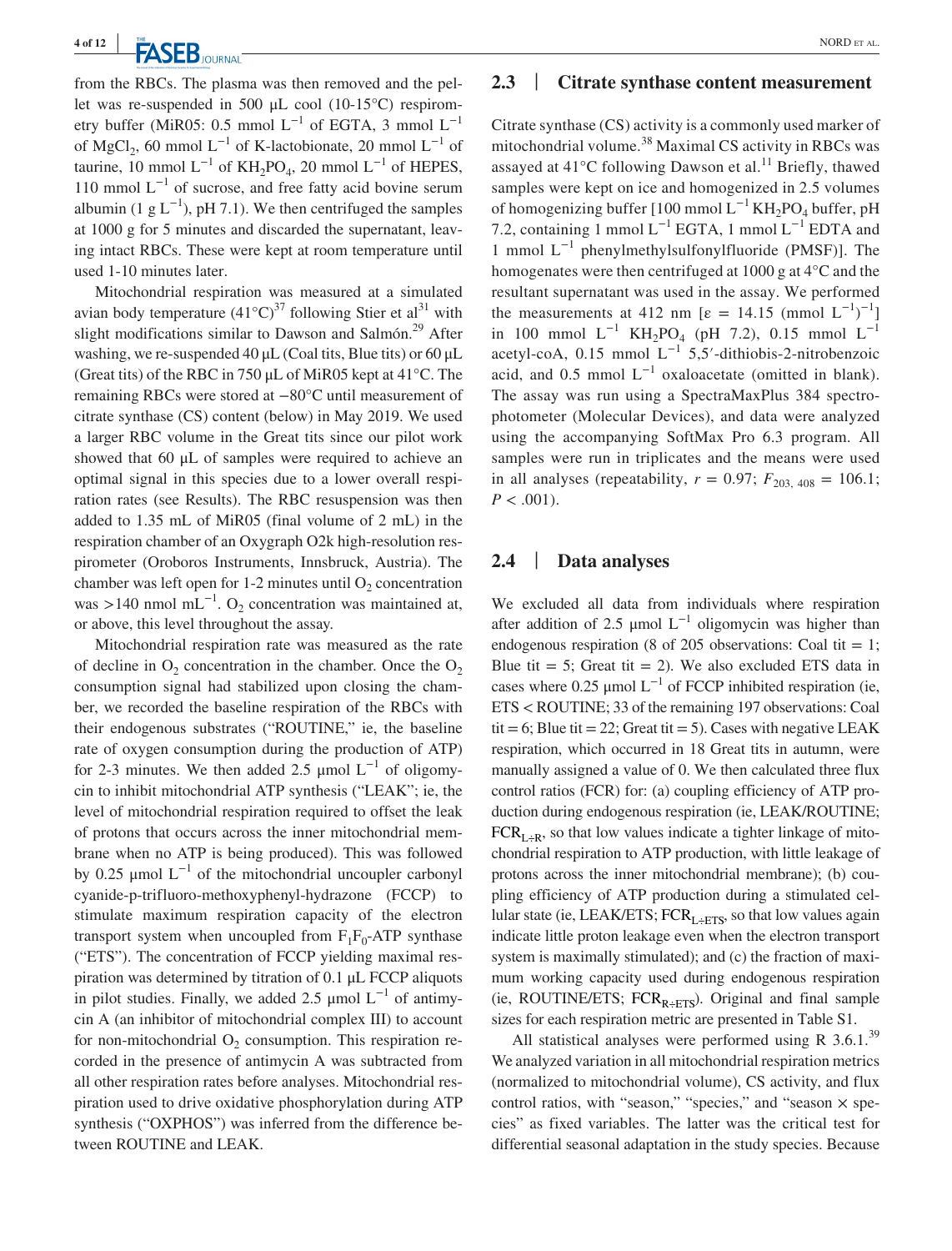**TABLE 2** Test statistics, degrees of freedom, corresponding *P* values, and final model estimates, when analyzing the seasonal variation in mitochondrial respiration in sympatric Coal, Blue, and Great tits in Western Scotland

| <b>Models and parameters</b>                                                          | <b>Estimates</b><br>(SEM) | df     | $\pmb{F}$ | $\boldsymbol{P}$ |
|---------------------------------------------------------------------------------------|---------------------------|--------|-----------|------------------|
| CS Activity ( $\mu$ L $\times$ min <sup>-1</sup> $\times$ $\mu$ L RBC <sup>-1</sup> ) |                           |        |           |                  |
| Season (Autumn or Winter)                                                             |                           | 1, 193 | 18.88     | $-.001$          |
| Season = $Autumn [A]$                                                                 | 3.50(0.07)                |        |           |                  |
| $Sear = Winter [B]$                                                                   | 3.81(0.07)                |        |           |                  |
| Species (Coal, Blue, or Great tit)                                                    |                           | 2, 193 | 86.08     | $-.001$          |
| $\text{Species} = \text{Coal tit } [A]$                                               | 2.63(0.11)                |        |           |                  |
| $\text{Species} = \text{Blue}$ tit [B]                                                | 4.02(0.07)                |        |           |                  |
| $\text{species} = \text{Great tit } [C]$                                              | 4.30(0.08)                |        |           |                  |
| Species $\times$ Season                                                               |                           | 2, 191 | 0.75      | .4721            |
| ROUTINE $(\dot{V}_{O_2} \times CS \text{ Activity}^{-1})$                             |                           |        |           |                  |
| Species (Coal, Blue, or Great tit)                                                    |                           | 2, 194 | 61.22     | $-.001$          |
| $\text{Species} = \text{Coal tit} [\text{A}]$                                         | 0.31(0.01)                |        |           |                  |
| $\text{Species} = \text{Blue}$ tit [B]                                                | 0.18(0.01)                |        |           |                  |
| $\text{species} = \text{Great tit } [C]$                                              | 0.11(0.01)                |        |           |                  |
| Season (Autumn or Winter)                                                             |                           | 1, 193 | 1.61      | .2056            |
| Species × Season                                                                      |                           | 2, 191 | 0.57      | .5646            |
| OXPHOS ( $\dot{V}_{O_2} \times CS$ Activity <sup>-1</sup> )                           |                           |        |           |                  |
| Species (Coal, Blue, or Great tit)                                                    |                           | 2, 194 | 23.31     | $-.001$          |
| $\text{species} = \text{Coal tit} [\text{A}]$                                         | 0.17(0.01)                |        |           |                  |
| $Species = Blue$ tit $[B]$                                                            | 0.09(0.01)                |        |           |                  |
| $\text{species} = \text{Great tit } [B]$                                              | 0.09(0.01)                |        |           |                  |
| Season (Autumn or Winter)                                                             |                           | 1, 193 | 3.57      | .0601            |
| Species $\times$ Season                                                               |                           | 2, 191 | 0.63      | .5321            |
| ETS ( $\dot{V}_{O_2} \times CS$ Activity <sup>-1</sup> )                              |                           |        |           |                  |
| Species (Coal, Blue, or Great tit)                                                    |                           | 2, 160 | 68.49     | $-.001$          |
| $\text{species} = \text{Coal tit} [\text{A}]$                                         | 0.41(0.02)                |        |           |                  |
| $\text{Species} = \text{Blue}$ tit [B]                                                | 0.25(0.01)                |        |           |                  |
| $\text{species} = \text{Great tit } [C]$                                              | 0.17(0.01)                |        |           |                  |
| Season (Autumn or Winter)                                                             |                           | 1,160  | 0.35      | .5540            |
| Species × Season                                                                      |                           | 2, 158 | 1.34      | .2647            |
| LEAK ( $\dot{V}_O \times CS$ Activity <sup>-1</sup> )                                 |                           |        |           |                  |
| Season (Autumn or Winter)                                                             |                           | 1, 193 | 39.36     |                  |
| Season = Autumn [A]                                                                   | 0.065(0.004)              |        |           |                  |
| Season = Winter $[B]$                                                                 | 0.010(0.004)              |        |           |                  |
| Species (Coal, Blue, or Great tit)                                                    |                           | 2, 193 | 113.77    | $-.001$          |
| $\text{species} = \text{Coal tit} [\text{A}]$                                         | 0.139(0.006)              |        |           |                  |
| $\text{species} = \text{Blue} \text{ tit } [B]$                                       | 0.080(0.004)              |        |           |                  |
| $Species = Great\,$ tit $[C]$                                                         | 0.028(0.005)              |        |           |                  |
| Species $\times$ Season                                                               |                           | 2, 191 | 0.55      | .5757            |
| $FCR_{LEAK \div ROUTINE}$                                                             |                           |        |           |                  |
| Season (Autumn or Winter)                                                             |                           | 1, 191 | 100.61    | $-.001$          |
| Species (Coal, Blue, or Great tit)                                                    |                           | 2, 191 | 71.17     | $<0.01$          |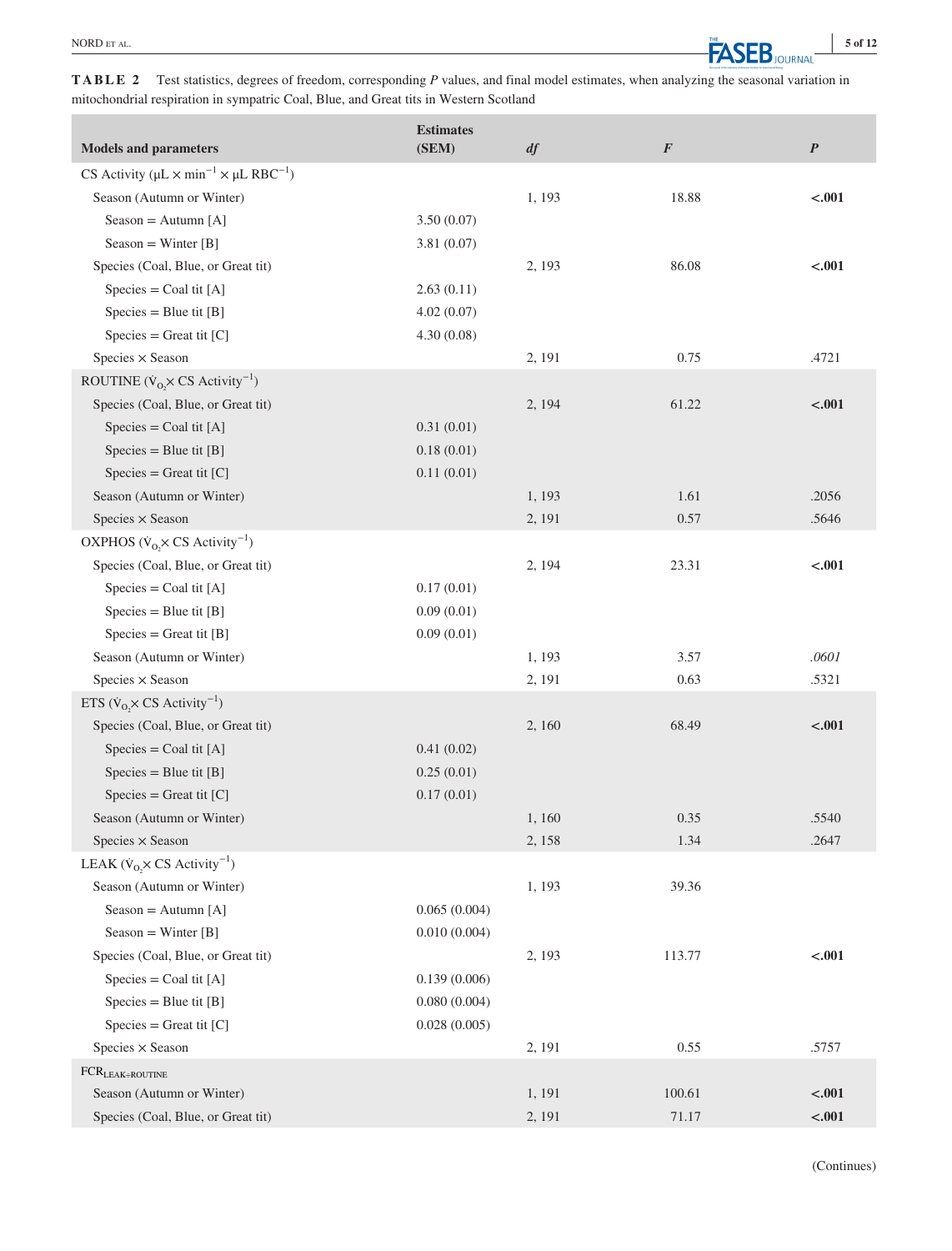**6 of 12 <sup>|</sup> TA CED** NORD ET AL.

**TABLE 2** (Continued)

| 6.59<br>.0017<br>Species × Season<br>2, 191<br>$Species = Coal tit$<br>0.43(0.03)<br>Season = Autumn [A]<br>Season = Winter $[B]$<br>0.53(0.03)<br>$Species = Blue$ tit<br>Season = Autumn [A]<br>0.39(0.02)<br>Season = Winter $[B]$<br>0.54(0.02)<br>$Species = Great\,$<br>Season = Autumn [A]<br>0.08(0.02)<br>Season = Winter $[B]$<br>0.36(0.02)<br>$FCR$ <sub>LEAK÷ETS</sub><br>Season (Autumn or Winter)<br>$-.001$<br>1,160<br>71.69<br>Season = Autumn [A]<br>0.21(0.01)<br>Season = Winter $[B]$<br>0.35(0.01)<br>Species (Coal, Blue, or Great tit)<br>61.10<br>$-.001$<br>2, 160<br>Species = Coal tit [A]<br>0.36(0.02)<br>$\text{species} = \text{Blue}$ tit [A]<br>0.33(0.01)<br>$Species = Great tit [B]$<br>0.15(0.01)<br>Species × Season<br>2.69<br>.0710<br>2, 158<br>$FCR_{ROUTINE+ETS}$<br>Season (Autumn or Winter)<br>1,158<br>0.05<br>.8206<br>2, 158<br>.6050<br>Species (Coal, Blue, or Great tit)<br>0.50<br>2, 158<br>3.08<br>.0488<br>Species $\times$ Season<br>$Species = Coal tit$<br>Season = Autumn [A]<br>0.68(0.03)<br>Season = Winter $[B]$<br>0.80(0.02)<br>$Species = Blue$ tit<br>Season = Autumn [A]<br>0.74(0.03)<br>Season = Winter $[A]$<br>0.69(0.02)<br>$Species = Great tit$ | <b>Models and parameters</b> | <b>Estimates</b><br>(SEM) | df | $\boldsymbol{F}$ | $\boldsymbol{P}$ |
|-------------------------------------------------------------------------------------------------------------------------------------------------------------------------------------------------------------------------------------------------------------------------------------------------------------------------------------------------------------------------------------------------------------------------------------------------------------------------------------------------------------------------------------------------------------------------------------------------------------------------------------------------------------------------------------------------------------------------------------------------------------------------------------------------------------------------------------------------------------------------------------------------------------------------------------------------------------------------------------------------------------------------------------------------------------------------------------------------------------------------------------------------------------------------------------------------------------------------------|------------------------------|---------------------------|----|------------------|------------------|
|                                                                                                                                                                                                                                                                                                                                                                                                                                                                                                                                                                                                                                                                                                                                                                                                                                                                                                                                                                                                                                                                                                                                                                                                                               |                              |                           |    |                  |                  |
|                                                                                                                                                                                                                                                                                                                                                                                                                                                                                                                                                                                                                                                                                                                                                                                                                                                                                                                                                                                                                                                                                                                                                                                                                               |                              |                           |    |                  |                  |
|                                                                                                                                                                                                                                                                                                                                                                                                                                                                                                                                                                                                                                                                                                                                                                                                                                                                                                                                                                                                                                                                                                                                                                                                                               |                              |                           |    |                  |                  |
|                                                                                                                                                                                                                                                                                                                                                                                                                                                                                                                                                                                                                                                                                                                                                                                                                                                                                                                                                                                                                                                                                                                                                                                                                               |                              |                           |    |                  |                  |
|                                                                                                                                                                                                                                                                                                                                                                                                                                                                                                                                                                                                                                                                                                                                                                                                                                                                                                                                                                                                                                                                                                                                                                                                                               |                              |                           |    |                  |                  |
|                                                                                                                                                                                                                                                                                                                                                                                                                                                                                                                                                                                                                                                                                                                                                                                                                                                                                                                                                                                                                                                                                                                                                                                                                               |                              |                           |    |                  |                  |
|                                                                                                                                                                                                                                                                                                                                                                                                                                                                                                                                                                                                                                                                                                                                                                                                                                                                                                                                                                                                                                                                                                                                                                                                                               |                              |                           |    |                  |                  |
|                                                                                                                                                                                                                                                                                                                                                                                                                                                                                                                                                                                                                                                                                                                                                                                                                                                                                                                                                                                                                                                                                                                                                                                                                               |                              |                           |    |                  |                  |
|                                                                                                                                                                                                                                                                                                                                                                                                                                                                                                                                                                                                                                                                                                                                                                                                                                                                                                                                                                                                                                                                                                                                                                                                                               |                              |                           |    |                  |                  |
|                                                                                                                                                                                                                                                                                                                                                                                                                                                                                                                                                                                                                                                                                                                                                                                                                                                                                                                                                                                                                                                                                                                                                                                                                               |                              |                           |    |                  |                  |
|                                                                                                                                                                                                                                                                                                                                                                                                                                                                                                                                                                                                                                                                                                                                                                                                                                                                                                                                                                                                                                                                                                                                                                                                                               |                              |                           |    |                  |                  |
|                                                                                                                                                                                                                                                                                                                                                                                                                                                                                                                                                                                                                                                                                                                                                                                                                                                                                                                                                                                                                                                                                                                                                                                                                               |                              |                           |    |                  |                  |
|                                                                                                                                                                                                                                                                                                                                                                                                                                                                                                                                                                                                                                                                                                                                                                                                                                                                                                                                                                                                                                                                                                                                                                                                                               |                              |                           |    |                  |                  |
|                                                                                                                                                                                                                                                                                                                                                                                                                                                                                                                                                                                                                                                                                                                                                                                                                                                                                                                                                                                                                                                                                                                                                                                                                               |                              |                           |    |                  |                  |
|                                                                                                                                                                                                                                                                                                                                                                                                                                                                                                                                                                                                                                                                                                                                                                                                                                                                                                                                                                                                                                                                                                                                                                                                                               |                              |                           |    |                  |                  |
|                                                                                                                                                                                                                                                                                                                                                                                                                                                                                                                                                                                                                                                                                                                                                                                                                                                                                                                                                                                                                                                                                                                                                                                                                               |                              |                           |    |                  |                  |
|                                                                                                                                                                                                                                                                                                                                                                                                                                                                                                                                                                                                                                                                                                                                                                                                                                                                                                                                                                                                                                                                                                                                                                                                                               |                              |                           |    |                  |                  |
|                                                                                                                                                                                                                                                                                                                                                                                                                                                                                                                                                                                                                                                                                                                                                                                                                                                                                                                                                                                                                                                                                                                                                                                                                               |                              |                           |    |                  |                  |
|                                                                                                                                                                                                                                                                                                                                                                                                                                                                                                                                                                                                                                                                                                                                                                                                                                                                                                                                                                                                                                                                                                                                                                                                                               |                              |                           |    |                  |                  |
|                                                                                                                                                                                                                                                                                                                                                                                                                                                                                                                                                                                                                                                                                                                                                                                                                                                                                                                                                                                                                                                                                                                                                                                                                               |                              |                           |    |                  |                  |
|                                                                                                                                                                                                                                                                                                                                                                                                                                                                                                                                                                                                                                                                                                                                                                                                                                                                                                                                                                                                                                                                                                                                                                                                                               |                              |                           |    |                  |                  |
|                                                                                                                                                                                                                                                                                                                                                                                                                                                                                                                                                                                                                                                                                                                                                                                                                                                                                                                                                                                                                                                                                                                                                                                                                               |                              |                           |    |                  |                  |
|                                                                                                                                                                                                                                                                                                                                                                                                                                                                                                                                                                                                                                                                                                                                                                                                                                                                                                                                                                                                                                                                                                                                                                                                                               |                              |                           |    |                  |                  |
|                                                                                                                                                                                                                                                                                                                                                                                                                                                                                                                                                                                                                                                                                                                                                                                                                                                                                                                                                                                                                                                                                                                                                                                                                               |                              |                           |    |                  |                  |
|                                                                                                                                                                                                                                                                                                                                                                                                                                                                                                                                                                                                                                                                                                                                                                                                                                                                                                                                                                                                                                                                                                                                                                                                                               |                              |                           |    |                  |                  |
|                                                                                                                                                                                                                                                                                                                                                                                                                                                                                                                                                                                                                                                                                                                                                                                                                                                                                                                                                                                                                                                                                                                                                                                                                               |                              |                           |    |                  |                  |
|                                                                                                                                                                                                                                                                                                                                                                                                                                                                                                                                                                                                                                                                                                                                                                                                                                                                                                                                                                                                                                                                                                                                                                                                                               |                              |                           |    |                  |                  |
|                                                                                                                                                                                                                                                                                                                                                                                                                                                                                                                                                                                                                                                                                                                                                                                                                                                                                                                                                                                                                                                                                                                                                                                                                               |                              |                           |    |                  |                  |
|                                                                                                                                                                                                                                                                                                                                                                                                                                                                                                                                                                                                                                                                                                                                                                                                                                                                                                                                                                                                                                                                                                                                                                                                                               |                              |                           |    |                  |                  |
|                                                                                                                                                                                                                                                                                                                                                                                                                                                                                                                                                                                                                                                                                                                                                                                                                                                                                                                                                                                                                                                                                                                                                                                                                               |                              |                           |    |                  |                  |
| Season = Autumn [A]<br>0.69(0.03)                                                                                                                                                                                                                                                                                                                                                                                                                                                                                                                                                                                                                                                                                                                                                                                                                                                                                                                                                                                                                                                                                                                                                                                             |                              |                           |    |                  |                  |
| Season = Winter $[A]$<br>0.70(0.03)                                                                                                                                                                                                                                                                                                                                                                                                                                                                                                                                                                                                                                                                                                                                                                                                                                                                                                                                                                                                                                                                                                                                                                                           |                              |                           |    |                  |                  |

*Note:* Significant (ie,  $P < .05$ ) effects are printed in bold font. Effects for which  $0.05 \ge P < .10$  are printed in italic font. Different letters within brackets denote significantly different factor level contrasts as inferred from post hoc tests. Estimates for main effects were not provided when the interaction was significant. Abbreviations: CS, citrate synthase; FCR, flux control ratio; RBC, Red Blood Cell; SEM, standard error of mean.

some birds (3% of total) were measured in both seasons, we fitted both linear models (lm function in R Base) and linear mixed effects models with a random intercept for "bird ID" (lmer function in the lme4 package). $^{40}$  The more complex mixed effects models never improved fit (ie,  $AIC_{\text{lmer-In}} \leq 2$ ; range: −0.48 to 2.00), so we proceeded with linear models. Non-significant (ie,  $P > .05$ ) terms were removed based on backward elimination, starting with the interactions. Estimates were derived using the emmeans package. $41$  When the interaction between season and species was significant,

we performed post hoc tests between seasons within species ("pairs" function, emmeans package).

## **3** | **RESULTS**

Means  $(\pm$ SEM) and ranges of all respiration metrics and CS activity are presented for each species and season in Table S1. Statistics and final model estimates are presented in Table 2.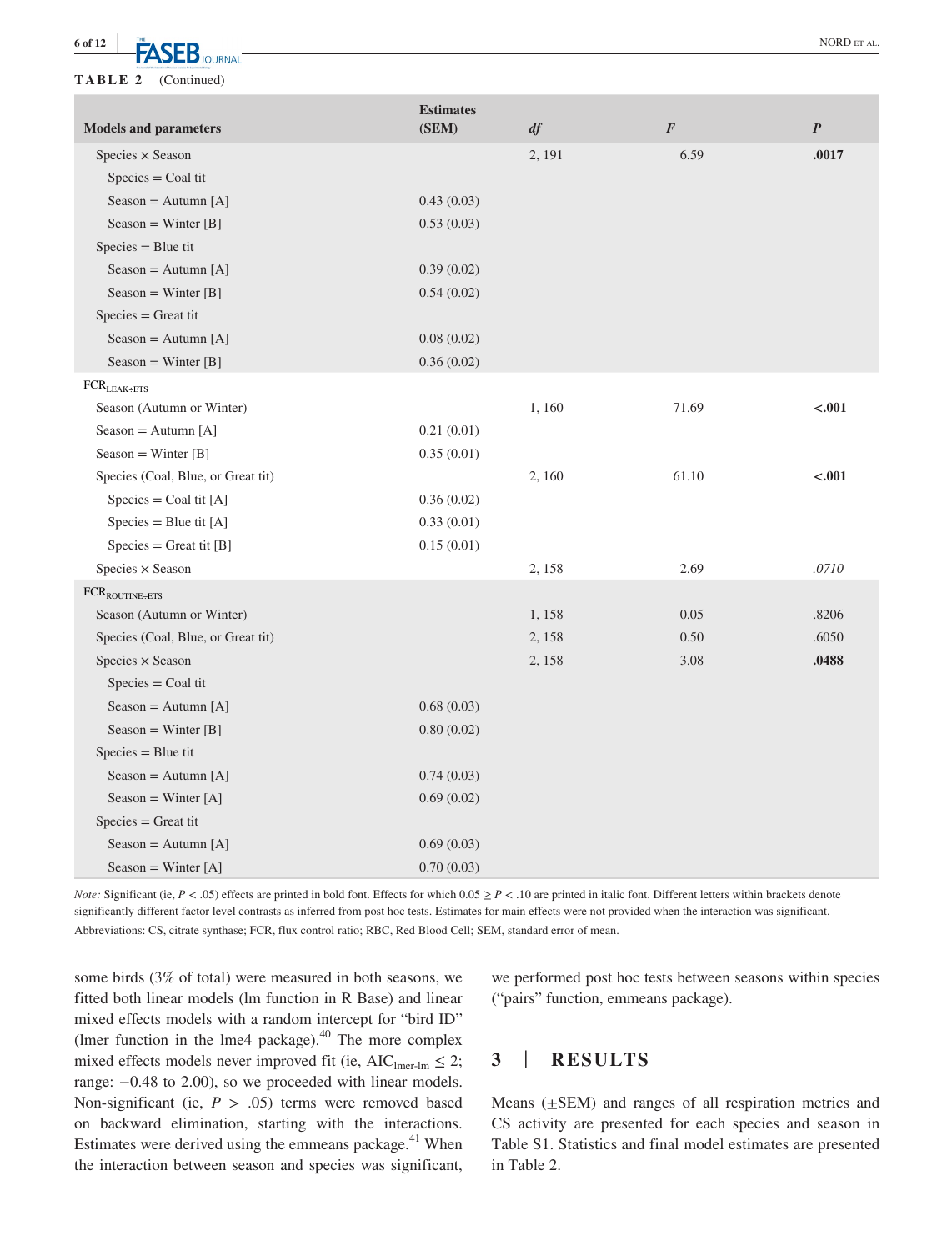### **3.1** | **RBC respiration rate**

When adjusting the mitochondrial respiration rates for unit volume of RBC, we found pronounced seasonal increases in all functional traits except OXPHOS (ie, the respiration used to drive ATP production). These responses, which were frequently species-specific, are detailed in ESM 2. When instead adjusting mitochondrial respiration rate for variation in mitochondrial volume (as inferred from CS activity), seasonal changes in all but one functional trait (LEAK; see below) disappeared. However, CS-adjusted ROUTINE (ie, the oxygen consumption of the RBC mitochondria while routinely producing ATP) varied between the species, being the highest in Coal tits, lower in Blue tits, and lower still in Great tits (Table 2; Figure 1A). CS-adjusted OXPHOS followed a broadly similar pattern, being about twice as high in Coal tits compared to Blue and Great tits (that did not differ) (Table 2; Figure 1B). Maximum uncoupled working capacity of the mitochondria (ie, ETS) also did not vary between seasons, but was 2.5 and 1.6 times higher in Coal than in Great and Blue tits, respectively, and 1.5 times higher in Blue tits compared to Great tits (Table 2; Figure 1C). In contrast to the other mitochondrial respiration traits, LEAK (ie, the part of mitochondrial respiration that compensates for the leak of protons across the inner mitochondrial membrane) was higher in winter than in autumn (by a factor 1.5) (Table 2; Figure 1D). When averaging over seasons, CSadjusted LEAK also differed between the species, being the highest in Coal tits and the lowest in Great tits with Blue tits being intermediate between the two (Table 2; Figure 1D).



**FIGURE 1** Seasonal variation in mitochondrial respiration in intact red blood cells in three sympatric, free-ranging, bird species. The figure shows mean  $\pm$  SEM. oxygen consumption (pmol O<sub>2</sub> × s<sup>-1</sup> × μL RBC<sup>-1</sup>) per unit citrate synthase (CS) activity (µmol × min<sup>-1</sup> × µL RBC<sup>-1</sup>), which is an index of mitochondrial volume. The panels show mitochondrial respiration states in Coal, Blue, and Great tits in Western Scotland in early autumn and late winter. A, baseline ("ROUTINE") oxygen consumption during oxidative phosphorylation (ie, while ATP is being produced); (B) oxygen consumption devoted to ATP production alone ("OXPHOS"); (C) maximum working capacity of the electron transport system when uncoupled from ATP production ("ETS"); and (D) the part of ROUTINE that is attributed to offsetting the leak of protons across the inner mitochondrial membrane and so is uncoupled from ATP production ("LEAK"). Gray plotting symbols show raw data. Sample sizes are presented in Table S1, and statistics are presented in Table 2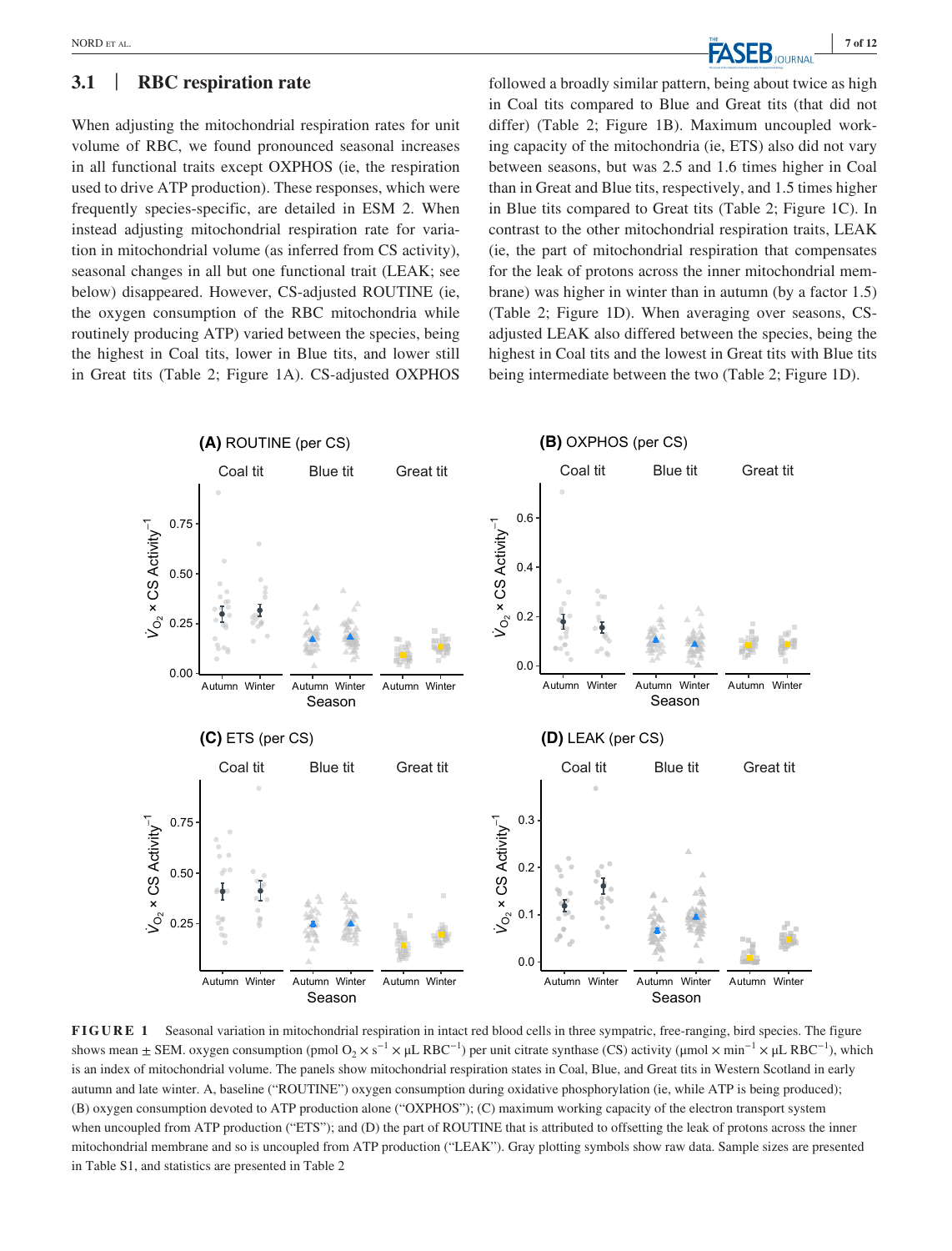# **TASEB** JOURNAL **Report CONTAINS CONTRACT AND REPARALLY ASSESSED AT A REPORT OF ALL AND REPARALLY THE ALL AND RESPONDENT ALL AND RESPONDENT ALL AND RESPONDENT ALL AND RESPONDENT ALL AND RESPONDENT ALL AND RESPONDENT ALL AN**

## **3.2** | **Citrate synthase activity**

Citrate synthase activity, a commonly used marker of mitochondrial volume, differed between the species, being some 37% lower in Coal tits than in Blue and Great tits (which had similar CS activity) (Table 2; Figure 2). On average, activity was somewhat upregulated (by a factor 1.1) in winter compared to autumn (Table 2; Figure 2). This seasonal change did not differ between the species (ie, season  $\times$  species:  $P = .5$ ).

### **3.3** | **Flux control ratios**

Seasonal changes in  $FCR_{L\div R}$ , that is, the coupling efficiency of ATP production during the endogenous cellular state, varied between species. In Coal and Blue tits, LEAK constituted some 50% of endogenous respiration throughout the study, but there was decreased coupling in winter in both species (Table 2; Figure 3A). Great tits had more tightly coupled mitochondria throughout, and also showed a considerably more pronounced seasonal response. Accordingly, LEAK only made up 8% of ROUTINE in Great tits in autumn, but this value increased to 36% in winter (ie, an increase by a factor 5.1) (Table 2; Figure 3A).  $FCR_{L+ETS}$ , which is indicative of coupling efficiency during a maximally stimulated state, was about twice as high (2.3 fold) in Coal and Blue tits compared to Great tits, and higher (1.7 fold) in winter than in autumn (Table 2; Figure 3B). FCR<sub>R÷ETS</sub>, which is indicative of how much the cell is respiring in its endogenous state relative to maximum working capacity, showed different seasonal responses in the different species (Table 2; Figure 3C). Thus,



**FIGURE 2** Seasonal variation in citrate synthase activity (a proxy for mitochondrial volume). The figure shows mean  $\pm$  SEM citrate synthase activity in intact red blood cells of sympatric Coal, Blue, and Great tits in the beginning of autumn and in late winter in Western Scotland. Gray plotting symbols show raw data. Sample sizes are presented in Table S1, and statistics are presented in Table 2

 $FCR_{R+ETS}$  did not change between autumn and winter in Blue and Great tits, but was significantly higher (by a factor 1.2) in winter-adapted compared to autumn-adapted Coal tits (Table 2; Figure 3C).

## **4** | **DISCUSSION**

The most prominent functional change in mitochondrial respiration between autumn and winter was an increase in LEAK respiration that was visible both at the level of the RBC (Figure S1D) and the mitochondrion (Figure 1D), and which led to a seasonal reduction in coupling efficiency (Figure 3A). Thus, bird blood was more thermogenic in winter compared to autumn, at the possible expense of reduced ATP production per  $O_2$  molecule consumed. This is in line with the notion that seasonal acclimatization in small birds acts more strongly on thermogenic performance<sup>7</sup> and not (unlike in larger birds; eg,  $4.42$ ) so much on energy conservation. Had that been the case, we would have expected winter phenotypes to show improved mitochondrial coupling, as is common, for example, in fasting animals.<sup>16,18,43,44</sup> A thermoregulatory role for LEAK respiration in RBCs could also explain why proton conductance decreased with increasing body size at the interspecific level (Figure 1D, Figure S1D) in line with differences in metabolic demands. If increased LEAK respiration in RBCs is mirrored in the phenotypic responses of other tissues such as skeletal muscles, then winteradapted birds might be able to partly augment thermostatic costs without increasing shivering, thereby escaping some of the possibly negative fitness consequences of increased ROS production<sup>45</sup> that are inherent to oxidative phosphorylation.<sup>46</sup>

While we cannot exclude the possibility that seasonal changes in LEAK reflected some other aspect of seasonal biology, it is tempting to speculate that this was indeed causally related to seasonally declining temperatures (either experienced or anticipated). Cold-induced increases in proton conductance have been found in skeletal muscle, liver, and brain tissue in other studies on endotherms<sup>25,47,48</sup> and are often interpreted as a mechanism for augmenting local thermogenesis. $2^{2-24}$  On the other hand, the seasonal switch in tits from an insect-dominated summer- to a seed-dominated winter diet is associated with a change in the composition of circulating fatty acids, $49$  which could affect leakiness of the mitochondrial membrane. However, of the circulating fatty acids that show seasonally varying abundance and also have a demonstrated mitochondrial uncoupling action in other species (ie, eicosapentaenoic acid [EPA], docosahexaenoic acid [DHA], arachidonic acid [AA], and palmitate), $50,51$  only one (AA) was more abundant in blood plasma in winter (the others being more abundant in summer).<sup>49</sup> Thus, it is difficult to speculate on causality at this stage. This should instead be explored in future work.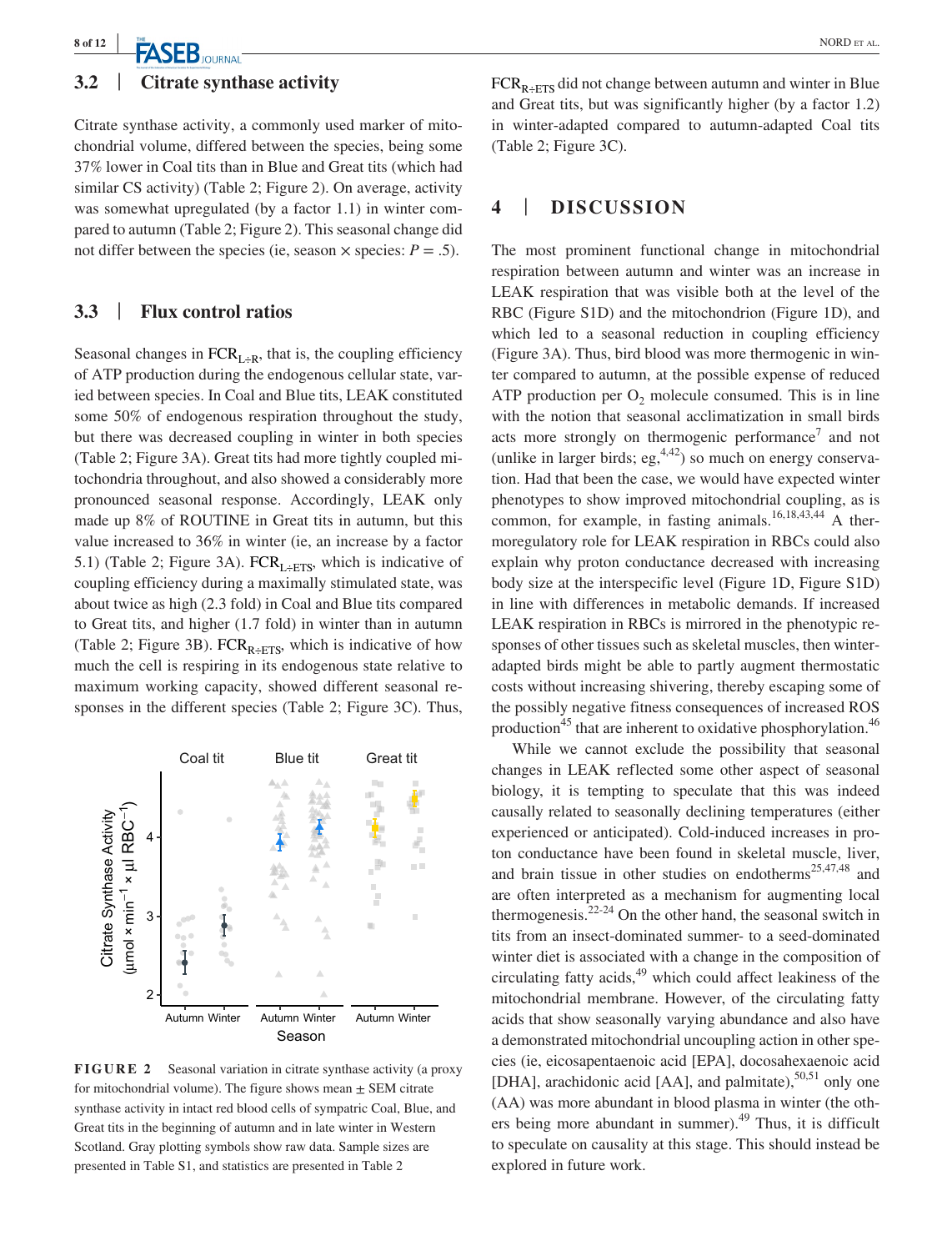

Season

**FIGURE 3** Flux control ratios for mitochondrial respiration in autumn and winter in three sympatric, free-ranging, bird species in Western Scotland. The figure shows mean  $\pm$  SEM flux control ratios (FCR) in intact red blood cells for: A, The fraction of endogenous (ROUTINE) respiration that is linked to LEAK respiration; an index of coupling efficiency of electron transport and ATP production. B, The proportion of maximum mitochondrial working capacity (ETS) that is attributable to LEAK respiration; an index of coupling efficiency during a stimulated cellular state. C, How intensively the mitochondria are respiring under endogenous cellular conditions (ROUTINE) relative to their maximum working capacity (ie, ETS). Gray plotting symbols show raw data. Sample sizes are presented in Table S1, and statistics are presented in Table 2

There was a pronounced upregulation of ROUTINE respiration per RBC in all three species between autumn and winter (1.1- to 1.6-fold; Table S1). This is a commonly observed seasonal response in metabolic or thermogenic tissues and organs, such as in the liver, heart, and in skeletal muscles (eg, 13,14,52). In two of the three species, mitochondrial respiration per RBC also had higher uncoupled respiratory capacity (ie, ETS was higher; Figure S1C) in winter compared to autumn. These changes are in line with the temperaturedriven increases in whole-animal metabolic rate and thermogenic performance that is part of winter acclimatization in birds. $53-55$ 

The seasonal change in CS activity indicated that the birds increased RBC mitochondrial volume between autumn and winter (cf. 38) (Figure 2). When we adjusted he respiration rates for mitochondrial content, all seasonal changes but that in LEAK (discussed above) disappeared (Figure 1A-D). Thus, the seasonal increase in endogenous respiration (ie, ROUTINE) and maximum working capacity (ie, ETS) in the RBCs was mostly a reflection of higher mitochondrial volume in winter and not a result of a seasonal increase in mitochondrial respiratory capacity. Mitochondrial volume in the RBCs also varied between species, with Coal tits having only about 60% of the CS activity of that in Blue and Great tits (Figure 2). Lower mitochondrial volume could explain why Coal tits showed higher CS -corrected substrate oxidation rate compared to the other two species (Figure 1B), such that there was no interspecific difference in OXPHOS per RBC (Figure S1B; Table 2), and why Coal tit mitochondria seemed to work at a higher proportion of maximum in winter than mitochondria from either Blue or Great tits (Figure 3C).

In contrast to our predictions, the extent of seasonal acclimatization of RBC respiration was not a simple body mass relationship. Instead, the phenotype of the smallest study species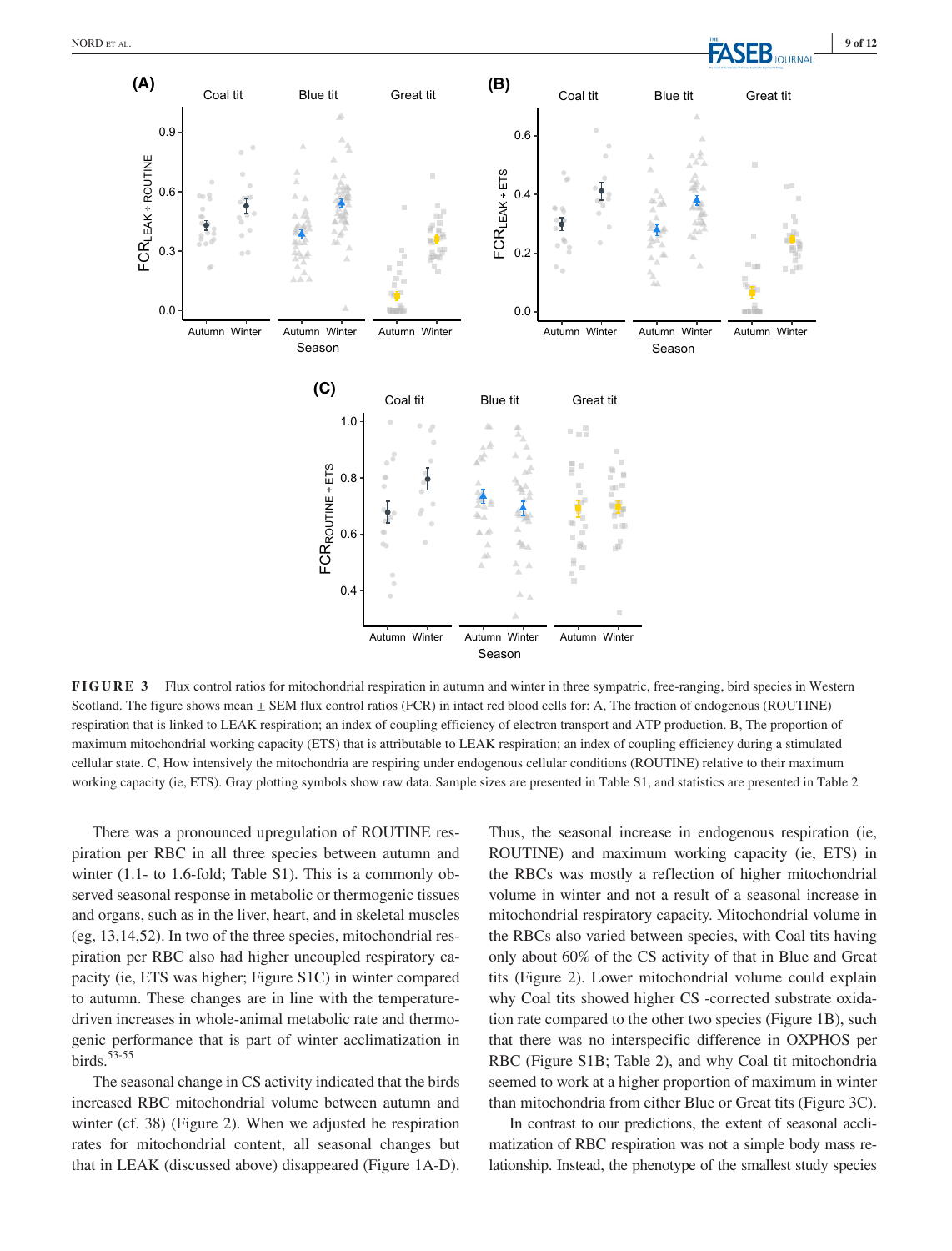**EX CED** NORD ET AL.

(Coal tit) was characterized by low mitochondrial content but higher respiratory capacity. In contrast, the largest species studied (Great tit) had high mitochondrial content and mitochondria with a low respiration rate. The intermediately sized Blue tit, which is still markedly smaller than the Great tit (Table 1), also had a high content/low respiration phenotype. Across all species studied here, the blood was more thermogenic in winter compared to summer, both at tissue (RBC) and organelle (mitochondrion) levels. If this indeed reflected an adaptive response, it is possible that functional changes to mitochondrial respiration might help the bird meet thermostatic costs to low winter temperatures. It is encouraging that the seasonal responses of RBC respiration are broadly similar to those in organs and tissues with clearly defined roles in thermoregulation. This adds to the body of evidence suggesting that RBC mitochondria may be suitable markers for minimally invasive insights into many aspects of eco-evolutionary research on nonmammalian vertebrates, such as in aging and reproductive trade-offs.22,32,35 To further our knowledge of how RBC respiration is regulated and how it has evolved, there is now a need for interspecific comparisons across seasons and a range of species-specific phenotypes over broad geographic ranges, as well as for studies gauging the relationship between RBC respiration and respiration in other tissues (but see 31) both as simple bivariate relationships and as correlated responses to appropriate manipulation of the environment.

### **ACKNOWLEDGMENTS**

The authors thank Pat Monaghan for logistic support and comments on experimental design. Stewart White and Heather Reilly provided support in the field.

### **ETHICS**

The experimental procedures were covered by project licenses PPL70/7899 and P6859F36E issued by the Home Office, UK. AN was licensed to perform all aspects of the practical work (Home Office, personal license no. I47473045). Capture and ringing of birds were permitted by the British Trust for Ornithology (BTO) (license no. C6620, to AN). Color ringing and deployment of PIT tags were approved by BTO (under a permit issued to Stewart White, University of Glasgow, ringing license no. A5616).

### **CONFLICT OF INTEREST**

The authors declare that they have no competing or financial interests.

### **AUTHOR CONTRIBUTIONS**

AN, NBM, and DJM conceived the study and designed the protocol together with NJD. AN performed the fieldwork with the help from JLP, AH, and DJM. AN and NJD performed the laboratory work. AN analyzed the data, produced the graphic material, and wrote the first draft. This was reviewed and edited by all authors. AN, NBM, and DJM procured the

funding. All authors approved the final version of the manuscript and agreed to be accountable for all contents.

### **DATA AVAILABILITY STATEMENT**

Data are appended in the Electronic Supplements (ESM 3).

## **ORCID**

*Andreas Nord* <https://orcid.org/0000-0001-6170-689X> *Neil B. Metcalfe* <https://orcid.org/0000-0002-1970-9349> *Jennifer L. Pa[ge](https://orcid.org/0000-0001-5443-5008)* **D** <https://orcid.org/0000-0003-4967-4498> *Anna Huxtable* <https://orcid.org/0000-0001-5443-5008> *Dominic J. McCafferty* **D** [https://orcid.](https://orcid.org/0000-0002-3079-3326) [org/0000-0002-3079-3326](https://orcid.org/0000-0002-3079-3326)

*Neal J. Dawson* **D** <https://orcid.org/0000-0001-5389-8692>

### **REFERENCES**

- 1. Brodin A, Nilsson J-Å, Nord A. Adaptive temperature regulation in the little bird in winter: predictions from a stochastic dynamic programming model. *Oecologia*. 2017;185:43-54.
- 2. Scholander PF, Hock R, Walters V, Johnson F, Irving L. Heat regulation in some Arctic and tropical mammals and birds. *Biol Bull*. 1950;99:237-258.
- 3. Scholander PF, Walters V, Hock R, Irving L. Body insulation of some Arctic and tropical mammals and birds. *Biol Bull*. 1950;99:225-236.
- 4. Blix AS. Arctic resignation: winter dormancy without hypothermia. In: eds. Malan A, Canguilhem B, eds. *Living in the Cold – 2*nd *International Symposium*. London:John Libbey; 1989:117-119.
- 5. Signer C, Ruf T, Arnold W. Hypometabolism and basking: the strategies of Alpine ibex to endure harsh over-wintering conditions. *Funct Ecol*. 2011;25:537-547.
- 6. Haftorn S. The diurnal body-weight cycle in titmice *Parus* spp. *Orn Scand*. 1992;23:435-443.
- 7. Swanson DL, Vézina F. Environmental, ecological and mechanistic drivers of avian seasonal metabolic flexibility in response to cold winters. *J Ornithol*. 2015;156:377-388.
- 8. Blix AS. Adaptations to polar life in mammals and birds. *J Exp Biol*. 2016;219:1093-1105.
- 9. Ruf T, Geiser F. Daily torpor and hibernation in birds and mammals. *Biol Rev*. 2015;90:891-926.
- 10. Nicholls DG, Ferguson SJ. *Bioenergetics*. Cambridge, MA: Academic Press; 2013.
- 11. Dawson NJ, Ivy CM, Alza L, et al. Mitochondrial physiology in the skeletal and cardiac muscles is altered in torrent ducks, *Merganetta armata*, from high altitudes in the Andes. *J Exp Biol*. 2016;219:3719-3728.
- 12. Liknes ET, Swanson DL. Phenotypic flexibility in passerine birds: Seasonal variation of aerobic enzyme activities in skeletal muscle. *J Therm Biol*. 2011;36:430-436.
- 13. Wang Y, Shan S, Zhang H, Dong B, Zheng W, Liu J. Physiological and biochemical thermoregulatory responses in male Chinese hwameis to seasonal acclimatization: Phenotypic flexibility in a small passerine. *Zool Stud*. 2019;58:e6.
- 14. Zheng WH, Li M, Liu J-S, Shao S-L, Xu X-J. Seasonal variation of metabolic thermogenesis in Eurasian tree Sparrows (*Passer montanus*) over a latitudinal gradient. *Physiol Biochem Zool*. 2014;87:704-718.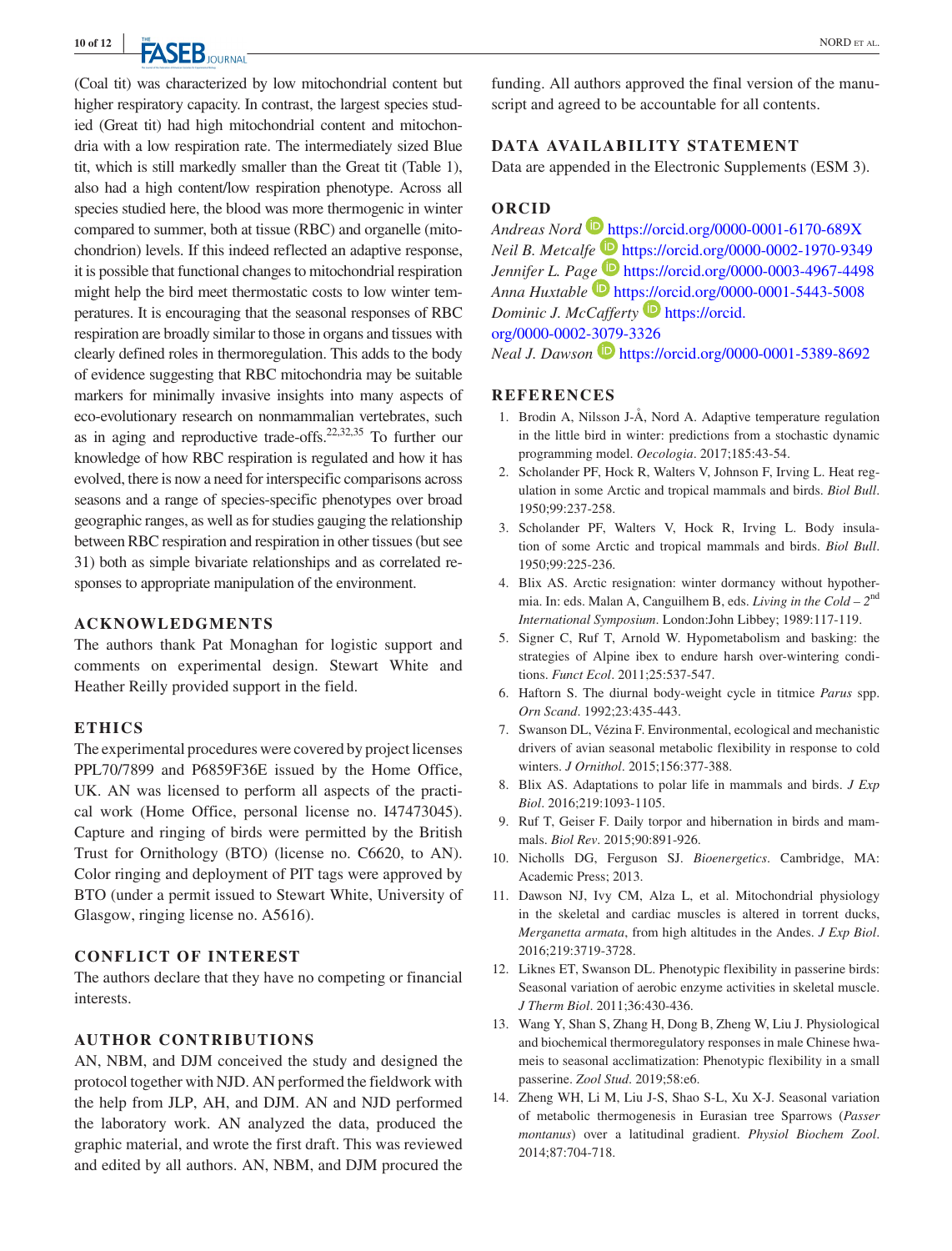- 15. Salin K, Auer Sonya K, Rey B, Selman C, Metcalfe Neil B. Variation in the link between oxygen consumption and ATP production, and its relevance for animal performance. *Proc R Soc Lond B*. 2015;282:20151028.
- 16. Bourguignon A, Rameau A, Toullec G, Romestaing C, Roussel D. Increased mitochondrial energy efficiency in skeletal muscle after long-term fasting: its relevance to animal performance. *J Exp Biol*. 2017;220:2445-2451.
- 17. Glanville EJ, Seebacher F. Plasticity in body temperature and metabolic capacity sustains winter activity in a small endotherm (*Rattus fuscipes*). *Comp Biochem Physiol A*. 2010;155:383-391.
- 18. Monternier PA, Marmillot V, Rouanet JL, Roussel D. Mitochondrial phenotypic flexibility enhances energy savings during winter fast in king penguin chicks. *J Exp Biol*. 2014;217:2691-2697.
- 19. Trzcionka M, Withers KW, Klingenspor M, Jastroch M. The effects of fasting and cold exposure on metabolic rate and mitochondrial proton leak in liver and skeletal muscle of an amphibian, the cane toad *Bufo marinus*. *J Exp Biol*. 2008;211:1911-1918.
- 20. Roussel D, Marmillot V, Monternier P-A, et al. Skeletal muscle metabolism in sea-acclimatized king penguins. II. Improved efficiency of mitochondrial bioenergetics. *J Exp Biol*. 2020;223:jeb233684.
- 21. Blondin DP, Daoud A, Taylor T, et al. Four-week cold acclimation in adult humans shifts uncoupling thermogenesis from skeletal muscles to brown adipose tissue. *J Physiol*. 2017;595:2099-2113.
- 22. Dawson NJ, Lyons SA, Henry DA, Scott GR. Effects of chronic hypoxia on diaphragm function in deer mice native to high altitude. *Acta Phys*. 2018;223:e13030.
- 23. Laursen WJ, Mastrotto M, Pesta D, et al. Neuronal UCP1 expression suggests a mechanism for local thermogenesis during hibernation. *Proc Natl Acad Sci USA*. 2015;112:1607-1612.
- 24. Mahalingam S, Cheviron ZA, Storz JF, McClelland GB, Scott GR. Chronic cold exposure induces mitochondrial plasticity in deer mice native to high altitudes. *J Physiol*. 2020;598:5411-5426.
- 25. Talbot DA, Duchamp C, Rey B, et al. Uncoupling protein and ATP/ ADP carrier increase mitochondrial proton conductance after cold adaptation of king penguins. *J Physiol*. 2004;558:123-135.
- 26. Toyomizu M, Ueda M, Sato S, Seki Y, Sato K, Akiba Y. Coldinduced mitochondrial uncoupling and expression of chicken UCP and ANT mRNA in chicken skeletal muscle. *FEBS Lett*. 2002;529:313-318.
- 27. Moritz KM, Lim GB, Wintour EM. Developmental regulation of erythropoietin and erythropoiesis. *Am J Physiol*. 1997;273:R1829 -R1844.
- 28. Moras M, Lefevre SD, Ostuni MA. From erythroblasts to mature red blood cells: organelle clearance in mammals. *Front Physiol*. 2017;8:1076.
- 29. Dawson NJ, Salmón P. Age-related increase in mitochondrial quantity may mitigate a decline in mitochondrial quality in red blood cells from zebra finches (*Taeniopygia guttata*). *Exp Gerontol*. 2020;133:110883.
- 30. Stier A, Bize P, Schull Q, et al. Avian erythrocytes have functional mitochondria, opening novel perspectives for birds as animal models in the study of ageing. *Front Zool*. 2013;10:33.
- 31. Stier A, Romestaing C, Schull Q, et al. How to measure mitochondrial function in birds using red blood cells: a case study in the king penguin and perspectives in ecology and evolution. *Meth Ecol Evol*. 2017;8:1172-1182.
- 32. Stier A, Bize P, Hsu B-Y, Ruuskanen S. Plastic but repeatable: rapid adjustments of mitochondrial function and density during reproduction in a wild bird species. *Biol Lett*. 2019;15:20190536.
- 33. Sjövall F, Ehinger JKH, Marelsson SE, et al. Mitochondrial respiration in human viable platelets – Methodology and influence of gender, age and storage. *Mitochondrion*. 2013;13:7-14.
- 34. Sjövall F, Morota S, Persson J, Hansson MJ, Elmér E. Patients with sepsis exhibit increased mitochondrial respiratory capacity in peripheral blood immune cells. *Crit Care*. 2013;17:R152.
- 35. Casagrande S, Stier A, Monaghan P, et al. Increased glucocorticoid concentrations in early life cause mitochondrial inefficiency and short telomeres. *J Exp Biol*. 2020;223:jeb222513.
- 36. Perrins CM. *British tits*. London: Collins; 1979.
- 37. Prinzinger R, Pressmar A, Schleucher E. Body temperature in birds. *Comp Biochem Physiol A*. 1991;99:499-506.
- 38. Larsen S, Nielsen J, Hansen CN, et al. Biomarkers of mitochondrial content in skeletal muscle of healthy young human subjects. *J Physiol*. 2012;590:3349-3360.
- 39. R Core Team. R. *A language and environment for statistical computing*. Vienna, Austria: R Foundation for Statistical Computing; 2019.
- 40. Bates D, Maechler M, Bolker B, Walker S. Fitting linear mixedeffects models using lme4. *J Stat Soft*. 2015;67:1-48.
- 41. Lenth RV, emmeans: Estimated marginal means, aka least-squares means. R package version 1.3.3. 2019. [https://CRAN.R-proje](https://CRAN.R-project.org/package=emmeans) [ct.org/package=emmeans](https://CRAN.R-project.org/package=emmeans). Accessed October 1, 2020.
- 42. Stokkan KA, Mortensen A, Blix AS. Food intake, feeding rhythm, and body mass regulation in Svalbard rock ptarmigan. *Am J Physiol*. 1986;251:R264-R267.
- 43. Monternier PA, Teulier L, Drai J, et al. Mitochondrial oxidative phosphorylation efficiency is upregulated during fasting in two major oxidative tissues of ducklings. *Comp Biochem Physiol A*. 2017;212:1-8.
- 44. Salin K, Villasevil EM, Anderson GJ, et al. Decreased mitochondrial metabolic requirements in fasting animals carry an oxidative cost. *Funct Ecol*. 2018;32:2149-2157.
- 45. Monaghan P, Metcalfe NB, Torres R. Oxidative stress as a mediator of life history trade-offs: mechanisms, measurements and interpretation. *Ecol Lett*. 2009;12:75-92.
- 46. Stier A, Bize P, Habold C, Bouillad F, Massemin S, Criscuolo F. Mitochondrial uncoupling prevents cold-induced oxidative stress: a case study usign UCP1 knockout mice. *J Exp Biol*. 2014;217:624-630.
- 47. Wijers SLJ, Schrauwen P, Saris WHM, van Marken Lichtenbelt WD. Human skeletal muscle mitochondrial uncoupling is associated with cold induced adaptive thermogenesis. *PLoS One*. 2008;3:e1777.
- 48. Zhang L, Wang R, Zhu WL, et al. Adaptive thermogenesis of the liver in a tree shrew (*Tupaia belangeri*) during cold acclimation. *Anim Biol*. 2011;61:385-401.
- 49. Andersson M, Wang H-L, Nord A, Salmon P, Isaksson C. Composition of physiologically important fatty acids in great tits differs between urban and rural populations on a seasonal basis. *Front Ecol Evol*. 2015;3:93.
- 50. Davis LM, Rho JM, Sullivan PG. UCP-mediated free fatty acid uncoupling of isolated cortical mitochondria from fasted animals: correlations to dietary modulations. *Epilepsia*. 2008;49(Suppl. 8):117-119.
- 51. Rey B, Duchamp C, Roussel D. Uncoupling effect of palmitate is exacerbated in skeletal muscle mitochondria of sea-acclimatized king penguins (*Aptenodytes patagonicus*). *Comp Biochem Physiol A*. 2017;211:56-60.